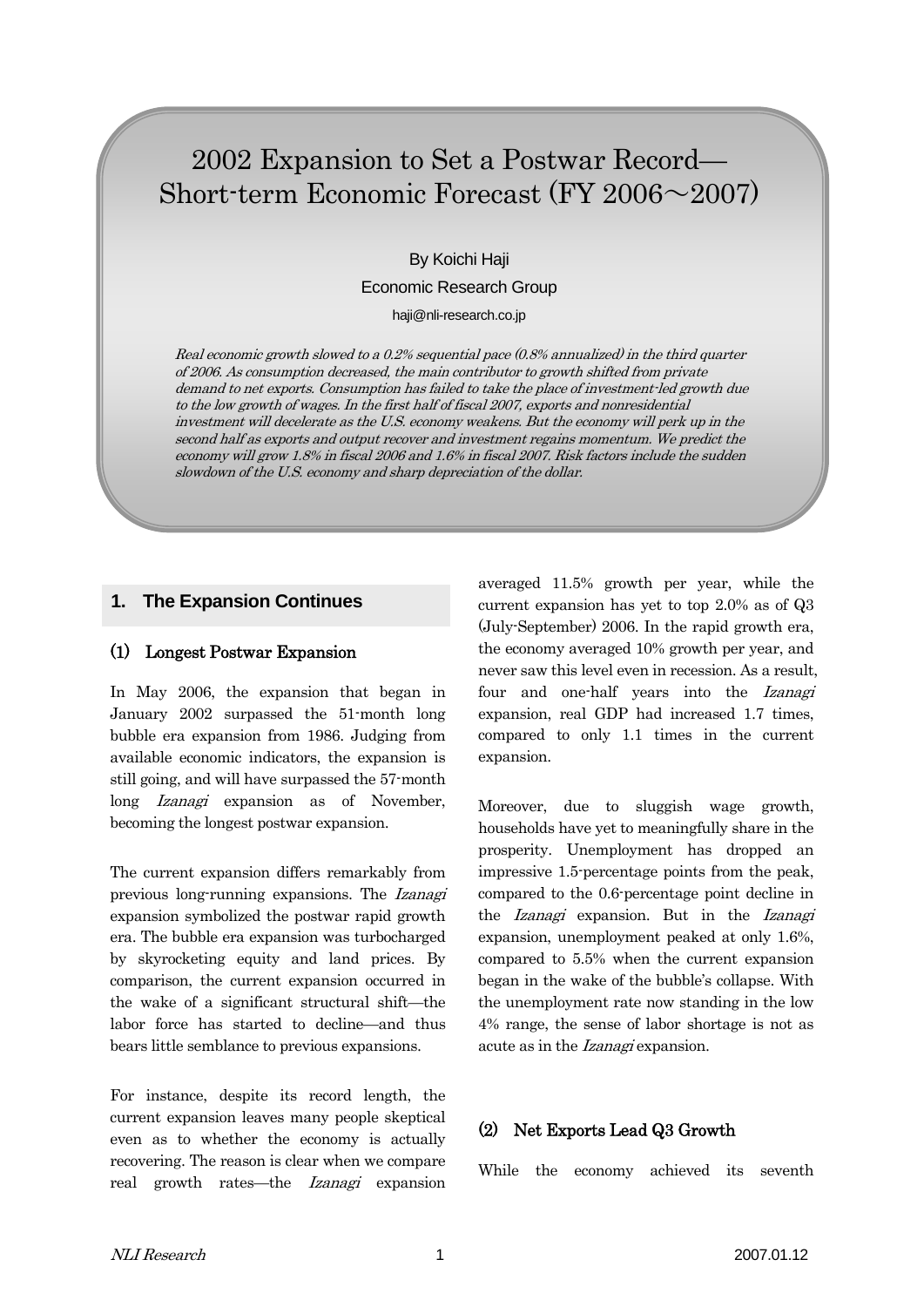consecutive quarter of real sequential growth in Q3 2006, the pace edged down to 0.2% (0.8% annualized) from 0.3% in the second quarter. The main source of growth returned from private demand to net exports. Private consumption expenditures turned from a 0.5% increase in Q2 to a -0.9% decrease, while nonresidential investment decelerated from 3.2% to 1.5%. Meanwhile, net exports contributed 0.4% to the economic growth rate, up from -0.1% in Q2, to lead economic growth. Japan's export growth rose from 0.7% in Q2 to 2.5% even though the U.S. economy slowed in Q3 to a 2.2% annual pace .The export growth is attributed to the healthy economies in Europe and Asia, and to the yen's depreciation.

Although the change in GDP deflator remains negative year-on-year, the decline shrank from -1.1% in Q2 to -0.7%. Meanwhile, the domestic demand deflator turned positive to 0.2% (yoy). But with the GDP deflator needing more time to turn positive, the economy's nominal and real growth rates will remain inverted in fiscal 2006.

The CPI base year revision announced at the end of August sharply reduced the year-on-year CPI inflation rate, prompting the government to delay declaring the end of deflation. The feeble CPI increase, along with fiscal restructuring goals that rely on low interest rates and high economic growth, suggest that the declaration will not occur very soon.

In the U.S., the economy slowed from a 2.6% real annual rate in Q2 to 2.2% in Q3. The decline in residential investment widened, while house prices turned downward. In the past, rising house prices enabled households to take on high debt levels, fueling consumption to such an extent that the personal saving rate turned negative in 2005. The concern now is that if the bottom falls out of house prices, households will be forced to cut spending, putting the economy in dire straits.

Meanwhile, soaring oil prices having stabilized somewhat, and the recent downturn of gasoline prices has partly alleviating concerns about weak consumption. The prevailing view now calls for a soft landing slightly below the potential growth rate, which will spare Japan from a severe economic shock.

### $-3%$  $-2%$  $-1%$ 0% 1% 2% 3% 4% 5% 6% 05Q1 05Q2 05Q3 05Q4 06Q1 06Q2 06Q3 □ Govt. consumption expenditures & gross investment Net exports of goods and services **ESS** Change in private inventories **Residential investment ENonresidential investment Personal consumption expenditures**  $\div$  Real GDP (% change at annual rate) Source: U.S. Department of Commerce

#### **Exhibit 1 Slowdown of U.S. Economy**

Thus far, despite the U.S. slowdown, Japan's exports have grown steadily against the backdrop of the weak yen, expansion of Asian economies, and strong EU economy. But since the U.S. slowdown will inevitably affect economies in Asia and elsewhere, Japan's exports will gradually feel the impact.





Source: Ministry of Finance, *Trade Statistics of Japan.*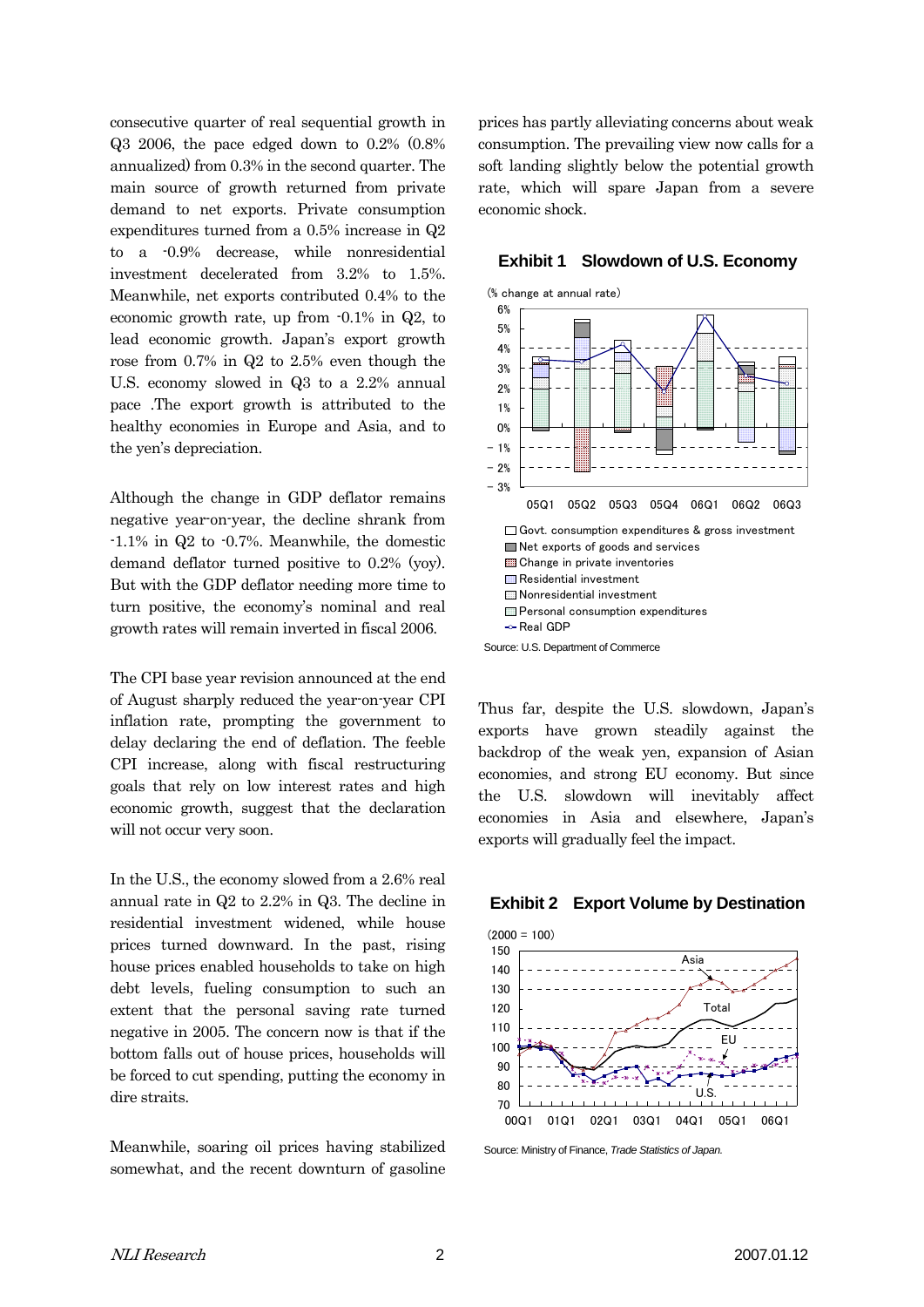# **2. 1.6% Growth in FY 2007— Slowdown Followed by Recovery**

# (1) Low Wage Growth Delays Shift from Investment to Consumption-led Growth

In fiscal 2006, nonresidential investment is estimated to post 7.9% real growth, outpacing the previous year. However, machinery orders in Q3 2006 (excluding shipbuilding and electric power) dropped -11.1% from the previous quarter. While orders are expected to rise 5.7% in Q4, the level of orders will still be below that reached in Q2. Nonresidential investment, which slowed in Q3 according to GDP data, is likely to decelerate in the future as well.

Amid the softening of nonresidential investment, consumption had been expected to take over as the economy's growth driver. Unfortunately, consumption has been weak due to sluggish income growth. Although the recovery has expanded payrolls, employee compensation remains stagnant amid the lack of wage growth per worker. Other sources of household income—interest and dividend income—are expected to grow, but not enough to boost consumption.



**Exhibit 3 Wage Growth is Sluggish** 

The weakness of consumption in Q3 2006 is evident from the GDP data, which shows a -0.9% real decline from the previous quarter. Employee compensation, which had posted negative year-on-year growth since 1998, finally turned positive in 2005, but still remains quite low. According to the Monthly Labour Survey, while scheduled cash earnings rose 0.2% in 2005 from the previous year (for business establishments with five or more persons), growth has been consistently negative in 2006. Growth of private final consumption expenditures in Q4 2006 should be positive, partly due to a rebound from the dip in Q3. But unless wage growth starts to rise, consumption growth will be limited in the future.

However, as labor market conditions improve, part-time wages are on the rise. If the labor market keeps tightening, the stagnation in wage growth per worker should gradually change. According to the MHLW's Basic Survey on Wage Structure, starting wages rose 0.2% in 2005 for new high school, vocational school and junior college graduates, but fell -0.6% for college graduates. However, in 2006, starting wages for all new graduates rose approximately 1%. The growth of starting wages is expected to accelerate as baby boomers retire and younger workers decrease in number. Although the rise of starting wages will not cause a parallel upward shift of the wage curve, average wages should rise to maintain the wage balance between starting and existing workers.

# (2) Moderate Slowdown, Then Recovery

The U.S. slowdown will dampen Japan's exports and industrial production, and the economy will visibly decelerate from the end of fiscal 2006 to the first half of fiscal 2007. But with the Federal Reserve expected to cut interest rates from the spring of 2007, the U.S. economy should recover by yearend. By yearend, Japan's economy will also perk up on the strength of exports and industrial production, accompanied by a resurgence in nonresidential investment.

In fiscal 2007, as wage growth edges upward, consumption will remain stable, growing 2.2% in real terms. Nonresidential investment growth will drop to 3.8% from 7.9% in fiscal 2007. In the fiscal 2007 budget, since public works spending is

Source: ESRI, *Annual Report on National Accounts*; MHLW, *Monthly Labour Survey*.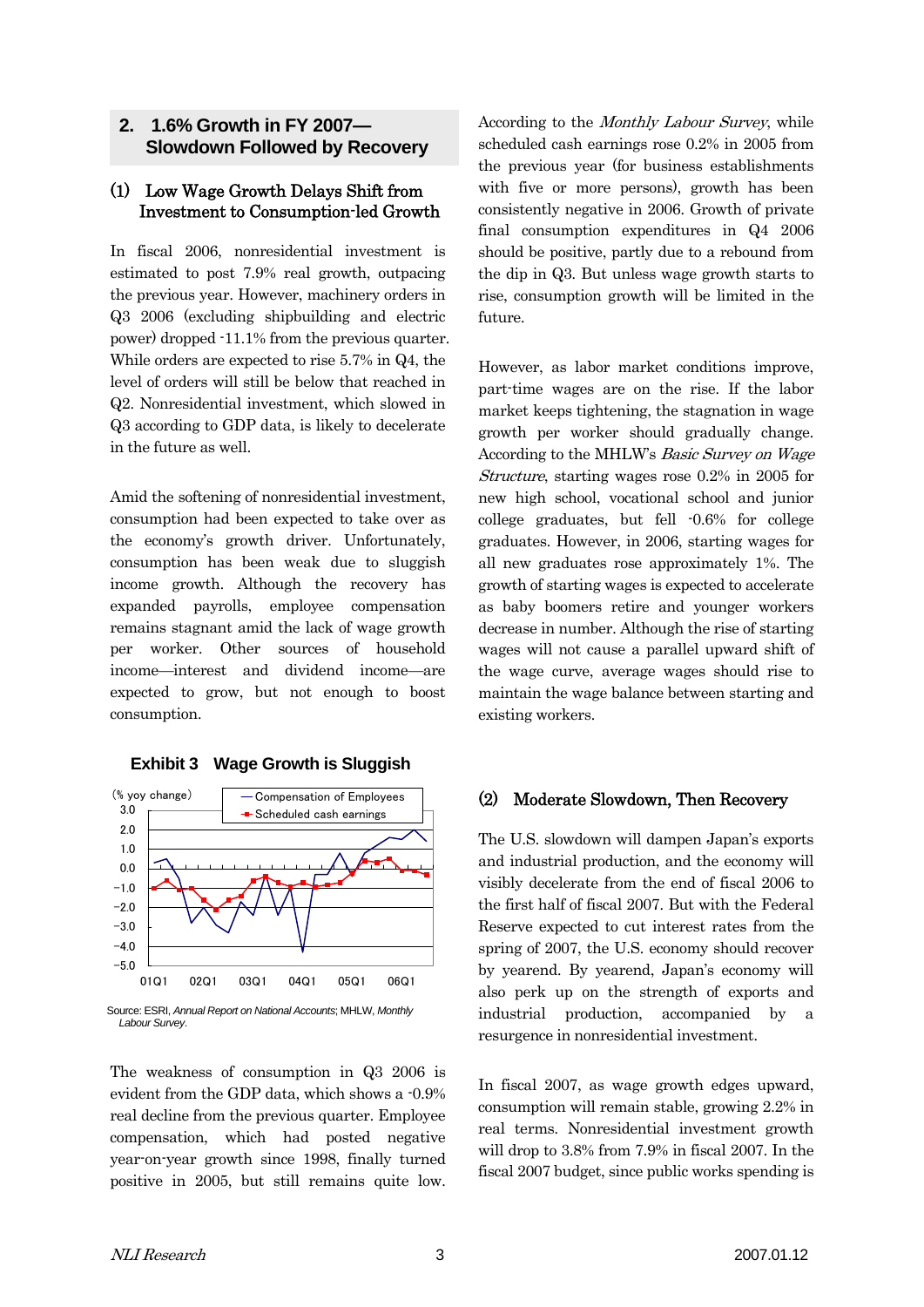slated for another 3% cut from the previous fiscal year, public investment will decrease -0.4%. However, since government consumption will grow, public demand will still contribute approximately zero percent to economic growth. Due to the U.S. slowdown, net exports will contribute approximately zero percent to economic growth, down from 0.5% in fiscal 2006. As a result, the economy's real growth rate will drop from 2.4% in fiscal 2005 to 1.8% in fiscal 2006, and to 1.6% in fiscal 2007.



### **Exhibit 4 Real GDP Growth Rate**

#### (3) BOJ Seeks Swift Normalization

In November 2006, Bank of Japan Governor Toshihiko Fukui remarked that unlike fiscal restructuring, normalization of monetary policy should not be extended over a period as long as five years. Considering that quarterly rate hikes of 0.25% would bring interest rates to the neutral level within a two to three-year time span, his statement suggests an inclination toward swift normalization.

Due to the CPI base-year revision in August, the CPI inflation rate (excluding fresh foods) in the first half of 2006 was slashed from 0.5–0.6% to practically zero percent. It subsequently rose to 0.1 – 0.3% from June. Having ended the quantitative easing policy in March 2006, the BOJ need not be bound by CPI considerations. But since inflation will likely remain low in the future, interest rate hikes in the medium term will need to proceed much slowly than Governor Fukui suggests.

**Exhibit 5 CPI Inflation Outlook** 



### Source: MIC Statistics Bureau

### (4) Shrinking U.S.-Japan Interest Rate Spread to Strengthen Yen

Large interest rate spreads with the U.S. and Europe have kept the yen weak against both the dollar and euro. In particular, the yen's exchange rate against the euro has depreciated sharply past ¥150, boosting Japan's exports to Europe and at the same time widening the profit margin of exporters.

Looking ahead, if the U.S. cuts interest rates as expected, the smaller spread with Japan is likely to strengthen the yen against the dollar. The BOJ attributes the growth of the yen carry trade (borrowing yen at a low interest rate, selling the yen for dollars, and investing in higher-yielding dollar assets) to Japan's low interest rates and weak currency, and worries that expectations of a narrower spread could trigger a sharp turnaround and dramatically strengthen the yen.

The Democrats' victory in the U.S. midterm election should lead to more attention on employment issues and renewed U.S. pressure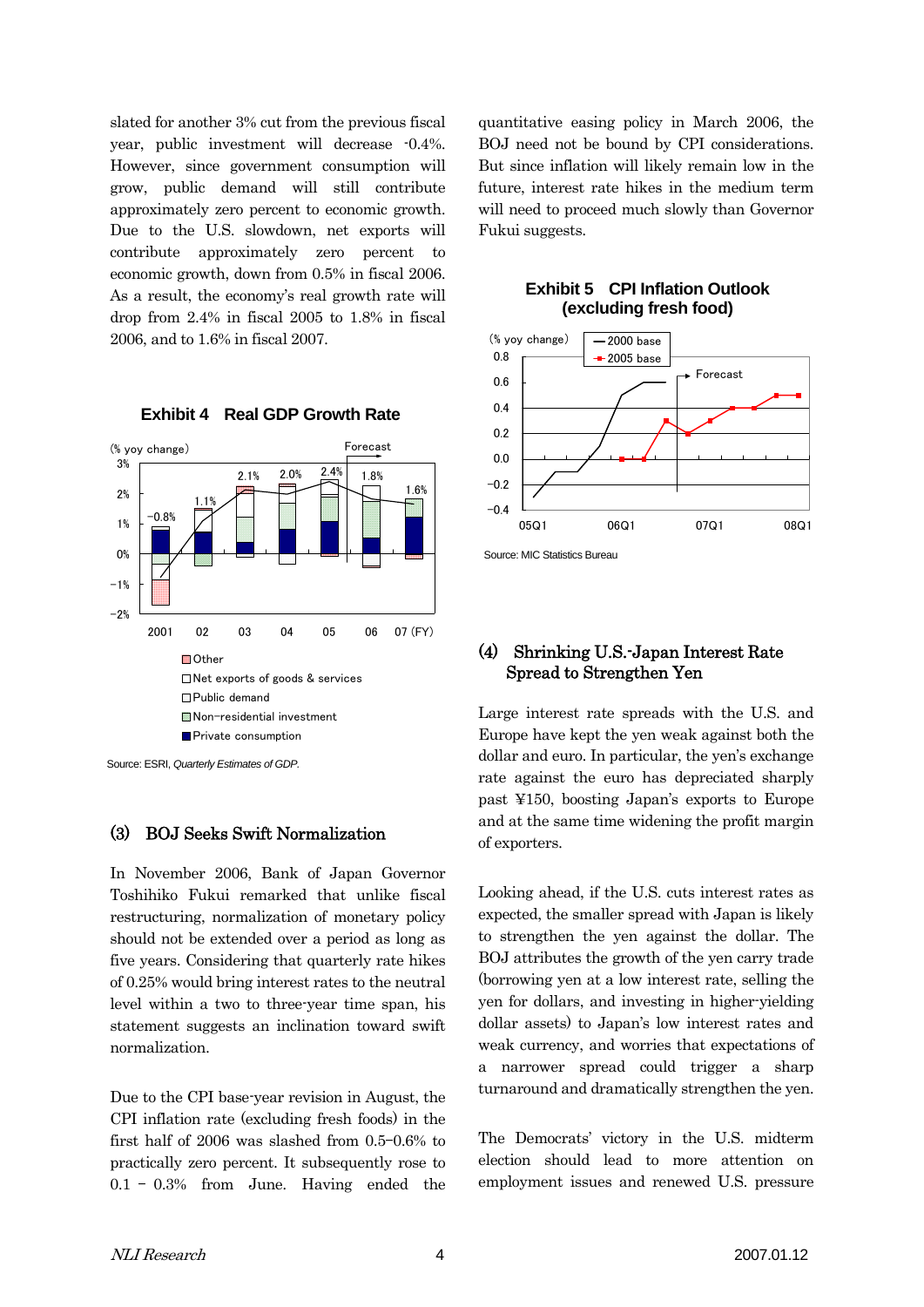on China to revalue the yuan. China's foreign reserves have continued to surge after surpassing Japan's as the world's largest, topping \$1 trillion. The composition of reserves is gradually shifting from dollar assets to euro assets. Other countries have also begun shifting reserves away from dollar assets, and if this trend accelerates the dollar's depreciation may be hastened. The expected soft landing of the U.S. (growth in the 2% range, or slightly below the potential growth rate), combined with China's reluctance to radically revalue the yuan, suggest that the dollar can avoid a sharp plunge. But the risk remains of a major U.S. slowdown or plunge of the dollar, which would drag Japan's economy into recession.

|                                                        |                   |        |        |             |        |         |         |                  |                  |        |        | $%$ as noted)    |  |
|--------------------------------------------------------|-------------------|--------|--------|-------------|--------|---------|---------|------------------|------------------|--------|--------|------------------|--|
|                                                        |                   | 2005   | 2006   | 2007<br>(f) |        | 2006    |         |                  | 2007             |        |        |                  |  |
|                                                        |                   |        | (f)    |             |        | Π       | III(f)  | $\mathbf{N}$ (f) | I (f)            | II (f) | III(f) | $\mathbf{N}$ (f) |  |
| Real GDP                                               | (annual rate)     | 3.2    | 3.3    | 2.3         | 5.6    | 2.6     | 2.2     | 2.1              | 2.3              | 2.2    | 2.7    | 2.9              |  |
| $^{\prime\prime}$<br>Personal consumption expenditures |                   | 3.5    | 3.1    | 2.5         | 4.8    | 2.6     | 2.9     | 2.5              | 2.3              | 2.2    | 2.5    | 2.7              |  |
| Nonresidential fixed investment                        | $^{\prime\prime}$ | 6.8    | 7.8    | 5.4         | 13.7   | 4.4     | 10.0    | 5.3              | 4.7              | 4.2    | 4.8    | 5.2              |  |
| Residential investment                                 | $^{\prime\prime}$ | 8.6    | $-3.5$ | $-7.2$      | $-0.3$ | $-11.1$ | $-18.0$ | $-10.5$          | $-5.9$           | $-2.8$ | $-0.5$ | 1.4              |  |
| Change in private inventories                          | (contrib)         | $-0.3$ | 0.3    | $-0.0$      | $-0.0$ | 0.4     | 0.2     | 0.1              | $-0.1$           | $-0.1$ | $-0.1$ | $-0.1$           |  |
| Net exports                                            | (contrib)         | $-0.3$ | $-0.1$ | 0.1         | $-0.0$ | 0.4     | $-0.2$  | $-0.0$           | 0.0 <sub>l</sub> | 0.0    | 0.2    | 0.2              |  |
| Consumer price index                                   | (yoy)             | 3.4    | 3.2    | 1.9         | 3.7    | 4.0     | 3.3     | 2.0              | 2.2              | 1.5    | 1.4    | 2.4              |  |
| Unemployment rate                                      | (avg)             | 5.1    | 4.6    | 4.6         | 4.7    | 4.6     | 4.7     | 4.5              | 4.5              | 4.6    | 4.7    | 4.7              |  |
| Federal funds rate target                              | (end)             | 4.25   | 5.25   | 4.75        | 4.75   | 5.25    | 5.25    | 5.25             | 5.25             | 5.00   | 4.75   | 4.75             |  |
| 10-year Treasury note yield                            | (avg)             | 4.3    | 4.8    | 4.5         | 4.6    | 5.1     | 4.9     | 4.6              | 4.5              | 4.3    | 4.4    | 4.6              |  |

# **Short-term Forecast for the U.S. (FY 2006**-**2007)**

### **Short-term Forecast for the Euro Area (FY 2006**-**2007)**

|                                |           |        |                  |             |        |        |        |                  |        |        | (% unless otherwise noted) |                  |  |
|--------------------------------|-----------|--------|------------------|-------------|--------|--------|--------|------------------|--------|--------|----------------------------|------------------|--|
|                                |           | 2005   | 2006             | 2007<br>(f) |        | 2006   |        |                  | 2007   |        |                            |                  |  |
|                                |           |        | (f)              |             |        | п      | III(f) | IV(f)            | I (f)  | II (f) | III(f)                     | $\mathbf{N}$ (f) |  |
| Real GDP                       | (yoy)     | 1.4    | 2.7              | 1.9         | 2.2    | 2.8    | 2.7    | 2.9              | 2.4    | 1.8    | 1.7                        | 1.7              |  |
| Domestic demand                | (contrib) | 1.6    | 2.4              | 1.8         | 2.2    | 2.6    | 2.4    | 2.1              | 2.2    | 1.7    | 1.7                        | 1.8              |  |
| Private consumption            | (yoy)     | 1.4    | 1.0              | 0.9         | 1.8    | 1.8    | 0.0    | 0.4              | 0.1    | 0.2    | 1.7                        | 1.6              |  |
| Gross fixed investment         | (vov)     | 2.7    | 4.3              | 2.3         | 4.0    | 5.3    | 3.9    | 4.0 <sub>1</sub> | 3.4    | 1.6    | $2^{\circ}$                | 2.0              |  |
| Net exports (goods & services) | (contrib) | $-0.3$ | 0.3 <sub>1</sub> | 0.1         | 0.0    | 0.3    | 0.3    | 0.8              | 0.2    | 0.2    | 0.0 <sub>l</sub>           | $-0.1$           |  |
| <b>HICP</b>                    | (yoy)     | 2.2    | 2.2              | 2.0         | 2.3    | 2.5    | 2.2    | 1.8              | 1.9    | 1.9    | 2.0                        | 2.0              |  |
| Unemployment rate              | (avg)     | 8.6    | 7.9              | 7.6         | 8.2    | 7.8    | 7.8    | 7.7              | 7.6    | 7.6    | 7.6                        | 7.6              |  |
| ECB policy interest rate       | (ending)  | 2.25   | 3.50             | 3.75        | 2.50   | 2.75   | 3.25   | 3.50             | 3.75   | 3.75   | 3.75                       | 3.75             |  |
| USD/EUR exchange rate          | (avg)     | \$1.24 | \$1.25           | \$1.26      | \$1.20 | \$1.26 | \$1.27 | \$1.30           | \$1.30 | \$1.28 | \$1.28                     | \$1.26           |  |
| EUR/JPY exchange rate          | (avg)     | ¥137   | ¥146             | ¥135        | ¥141   | ¥144   | ¥148   | ¥152             | ¥147   | ¥141   | ¥134                       | ¥132             |  |